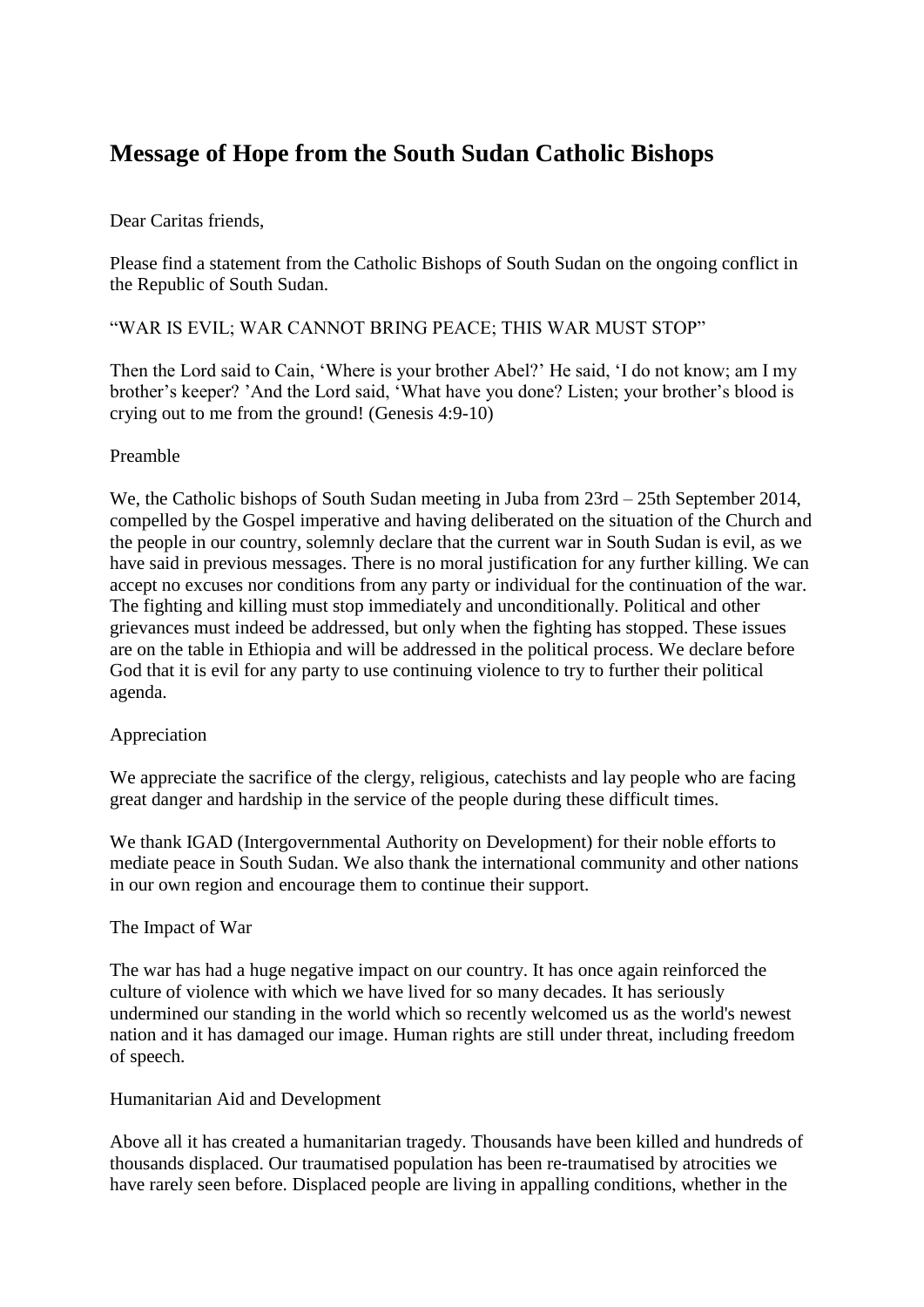countryside, or in UN camps in the cities, or as refugees in neighbouring countries. A famine is looming in parts of the country. International humanitarian access is limited due to insecurity. Once again we declare this war immoral and we demand an immediate end to all hostilities so that these humanitarian concerns can be addressed.

Development has been brought to a halt. Freezing funds meant for development is an invitation to more insecurity and suffering. It can be said that peace is another word for development. While seven out of ten states are not directly affected by the violence, their people are still suffering and are still in need of development activities. Prevention is better than cure. We call on the international community to continue to support development. We as bishops see coming to the aid of our people, both in government and opposition areas, as our prime responsibility.

## Tribalism

Aware of the negative impact of war, we call attention to the rise in tribalism as a result of the conflict. Traditionally, the peoples of South Sudan do not hate each other. While there have been tribal conflicts over issues such as cattle and land, there have also been traditional mechanisms to resolve those conflicts before they get out of control. Our peoples have intermarried, assisted each other during famines, moved freely around the country, studied together in national boarding schools, lived together in cities, shared their cultural heritage and worked together in many different spheres. We acknowledge the generosity of many who even during the current conflict have welcomed and protected people from other ethnic groups. However ethnicity has now become a negative issue throughout our society. Largescale ethnic killing has created a cycle of fear, hatred and revenge. Our politics is becoming ethnic, with perceptions from various communities that one tribe or other is favoured, or that one tribe or another is under-represented, or even that one tribe or another "deserves" to rule. Even within our churches, elements of tribalism are creeping in and creating suspicion, hindering our efforts to work for peace and reconciliation. This is not the way forward. We condemn tribalism and repeat our earlier call for "One People from every Tribe, Tongue and Nationality". We are South Sudanese, and we call for the creation of a national identity which builds on but transcends our tribal roots and heritage.

# Corruption

Tribalism is allied with corruption and nepotism. Political office is perceived by many as synonymous with access to power and wealth, and communities often feel that they need their own tribesmen and women in power in order for that community to have access to resources. We condemn corruption and tribalism. We challenge all our political leaders, whether in government or opposition, and remind them that political leadership is about service to all the citizens of South Sudan, not about personal power and wealth nor favouring one community or other. We urge our people not to fall into the trap of supporting their own tribe rather than seeking the best qualified person for the position.

# Our Call for Peace

We are pastors, not politicians, but our faithful are dying. We do not try to advise on the details of the political resolution of the problems of our country. Nevertheless, we urge the parties to negotiate in good faith; we demand that the killing must stop. No doubt both sides will be required to compromise.